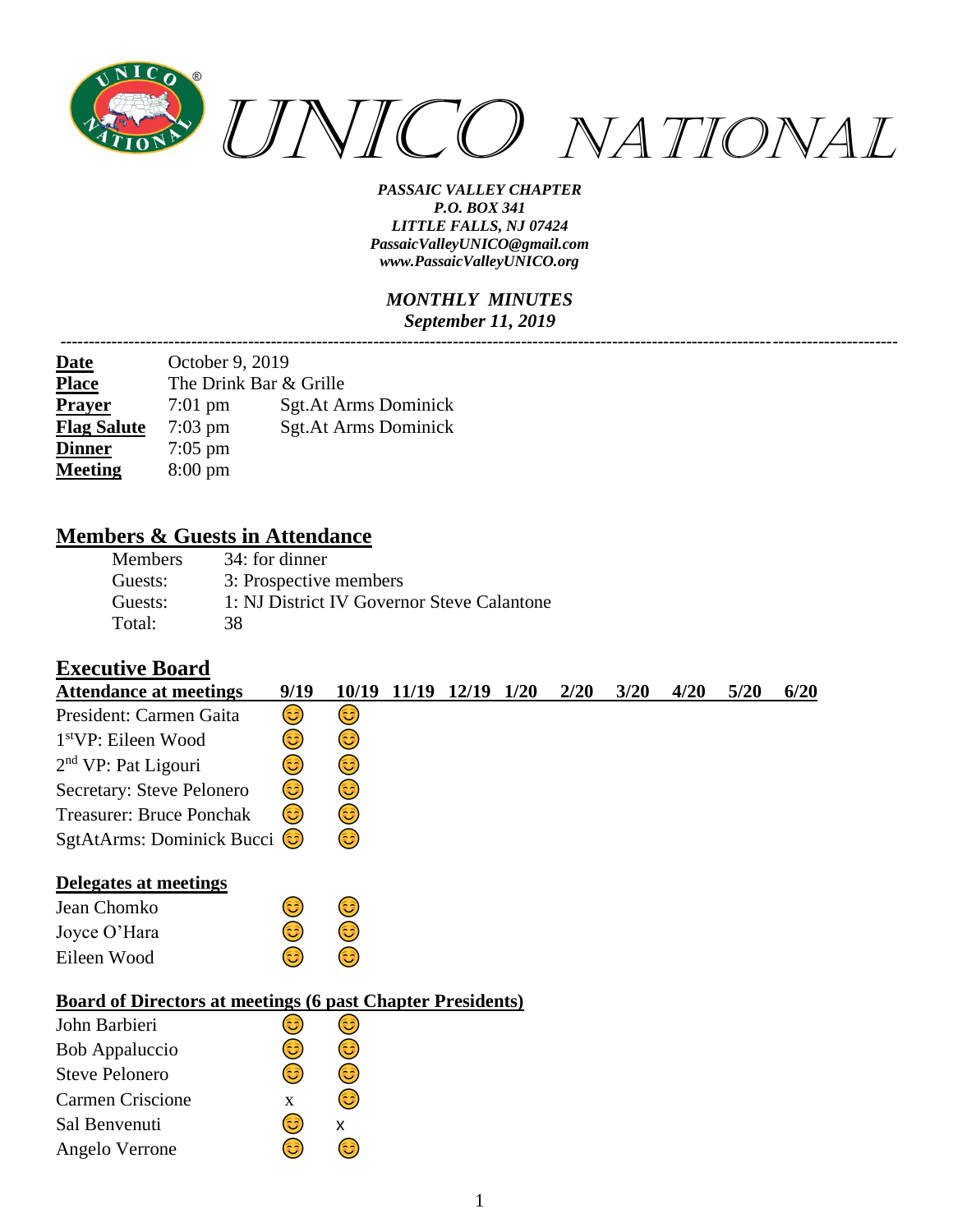

*MONTHLY MINUTES September 11, 2019*

| <b>Past Chapter Presidents in attendance at meetings</b> |             |       |       |            |  |      |      |      |      |      |
|----------------------------------------------------------|-------------|-------|-------|------------|--|------|------|------|------|------|
|                                                          | 9/18        | 10/18 | 11/18 | 12/18 1/19 |  | 2/19 | 3/19 | 4/19 | 5/19 | 6/18 |
| Joe Agresti PNP                                          | 3           | 3)    |       |            |  |      |      |      |      |      |
| <b>Bob Appaluccio</b>                                    | 3           | 3)    |       |            |  |      |      |      |      |      |
| John Barbieri                                            | 3           | (3    |       |            |  |      |      |      |      |      |
| Sal Benvenuti                                            | 63)         | X     |       |            |  |      |      |      |      |      |
| <b>Carmen Criscione</b>                                  | $\mathbf X$ | 3     |       |            |  |      |      |      |      |      |
| John Morano                                              | 3           | 3)    |       |            |  |      |      |      |      |      |
| <b>Steve Pelonero</b>                                    | 63)         | 3)    |       |            |  |      |      |      |      |      |
| <b>Bruce Ponchak</b>                                     | 3           | 3     |       |            |  |      |      |      |      |      |
| <b>Chuck Russo</b>                                       | 3           | 3     |       |            |  |      |      |      |      |      |
| Angelo Verrone                                           | ತಿ          | ಡಿ    |       |            |  |      |      |      |      |      |

# **Opening Remarks**

#### • **President Carmen Gaita:**

- Carmen welcomed our NJ IV District Governor Steve Calantone and congratulated him on his receiving the "Distinguished Governor Award" at the National Convention
- Carmen asked Secretary Steve Pelonero to announce the three guests who filled out and have already paid for their membership. They will be sworn in at the November meeting (date and place to be announced). The new members are: William Ermolowich from Little Falls, Emelia Klosek from Wayne, and Anthony Ribaudo from Verona
- Carmen thanked John Morano for running the 2020 Dance All Night Convention Fundraiser Dinner. Carmen also thank the members for a great attendance. Carmen noted that John Morano would be giving a report
- **1 st VP Eileen Wood:**
	- Eileen welcomed everyone and noted that even though it was very crowded at the meeting, it was a good thing to see everyone here

#### • **2 nd VP Patrick Ligouri:**

• No report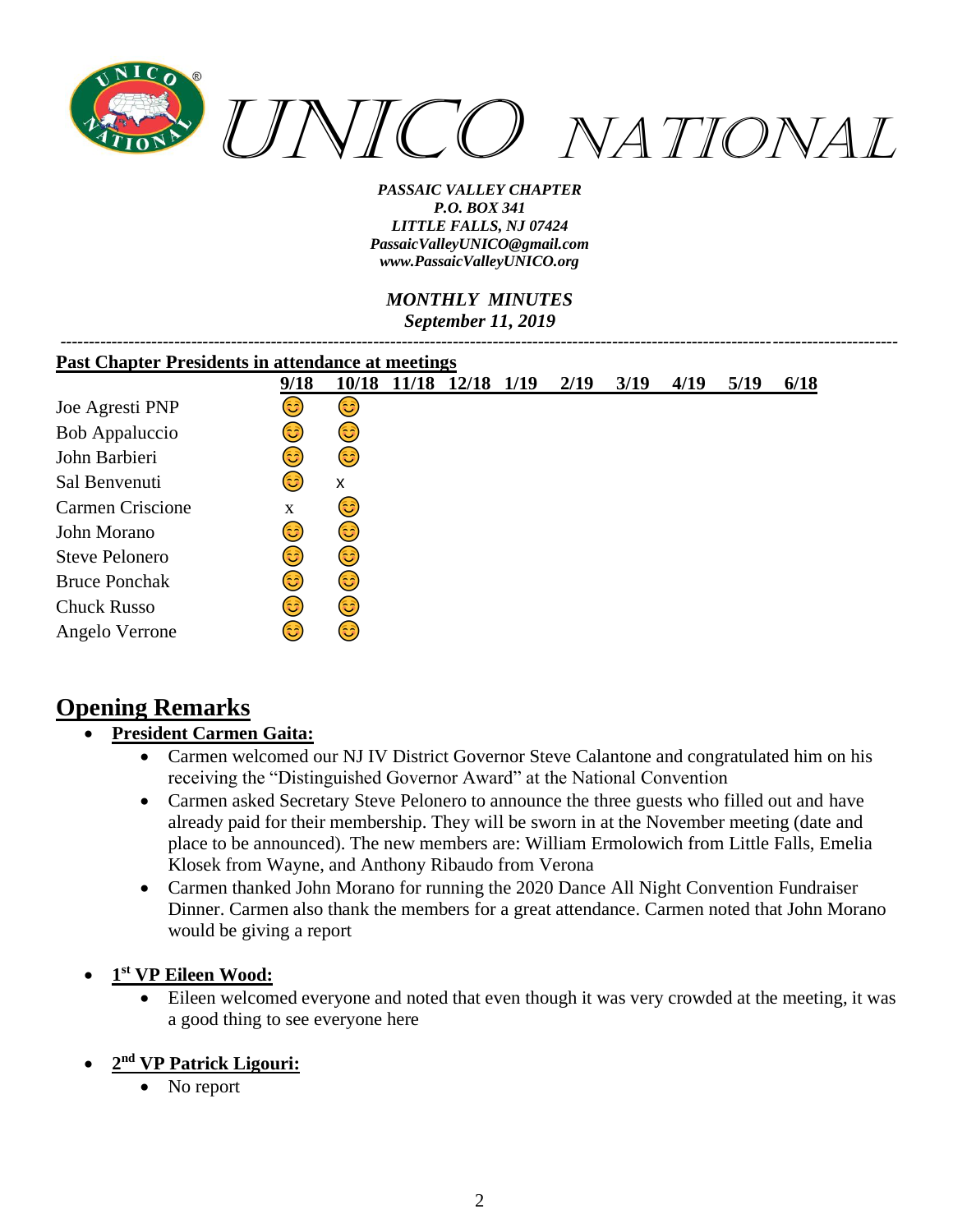

*MONTHLY MINUTES September 11, 2019*

*---------------------------------------------------------------------------------------------------------------------------------------------------*

### **Guest Speaker**

District Governor Steve Calantone was asked to say a few words and he thanked our chapter for their contributions to our NJ District IV Christmas Party. Steve also noted that possibly in January a special pasta dinner fundraiser might be held to help raise money for the party for next year. Steve Calantone reported that the Annual NJ District IV Christmas Dinner for our Special Needs Friends will be on Dec 1<sup>st</sup>. More information will follow. Steve Calantone also noted that there will be, for next year, a standardized District Scholarship form that all chapters in our district will be asked to use. It will be put on our district website by Steve Pelonero ,who maintains the district website: [www.UNICO-](http://www.unico-njdistrictiv.4mg.com/)[NJdistrictIV.4mg.com](http://www.unico-njdistrictiv.4mg.com/)

#### **Secretary Minutes**

Secretary: Steve Pelonero

Steve reported that the minutes were emailed to all the members and to UNICO National for their records. There was a printed copy on every table at the meeting as well as being on our chapter website. A motion was requested to accept them

 $1<sup>st</sup>$ Joyce O'Hara  $2^{nd}$ Carmen Criscione

Discussion: None All in favor: Yes

# **Treasurer Report**

Treasurer: Bruce Ponchak

Bruce gave the report noting that \$5,000 of our uncommitted was going to be transferred to a line item for a donation if needed for the 2020 Convention. Angelo Verrone asked if all of our scholarships were paid out: Yes they were. Motion to accept:

 $1<sup>st</sup>$ Jerry Gaeta  $2<sup>nd</sup>$ Joe Agresti Discussion: None All in favor: Yes

# **Good and Welfare: Sal Nocella**

- No report from Sal
- Steven Pelonero ask that we say prayers for Caroline BiFalco, wife of our member Mark, who is stricken and undergoing chemo for lung cancer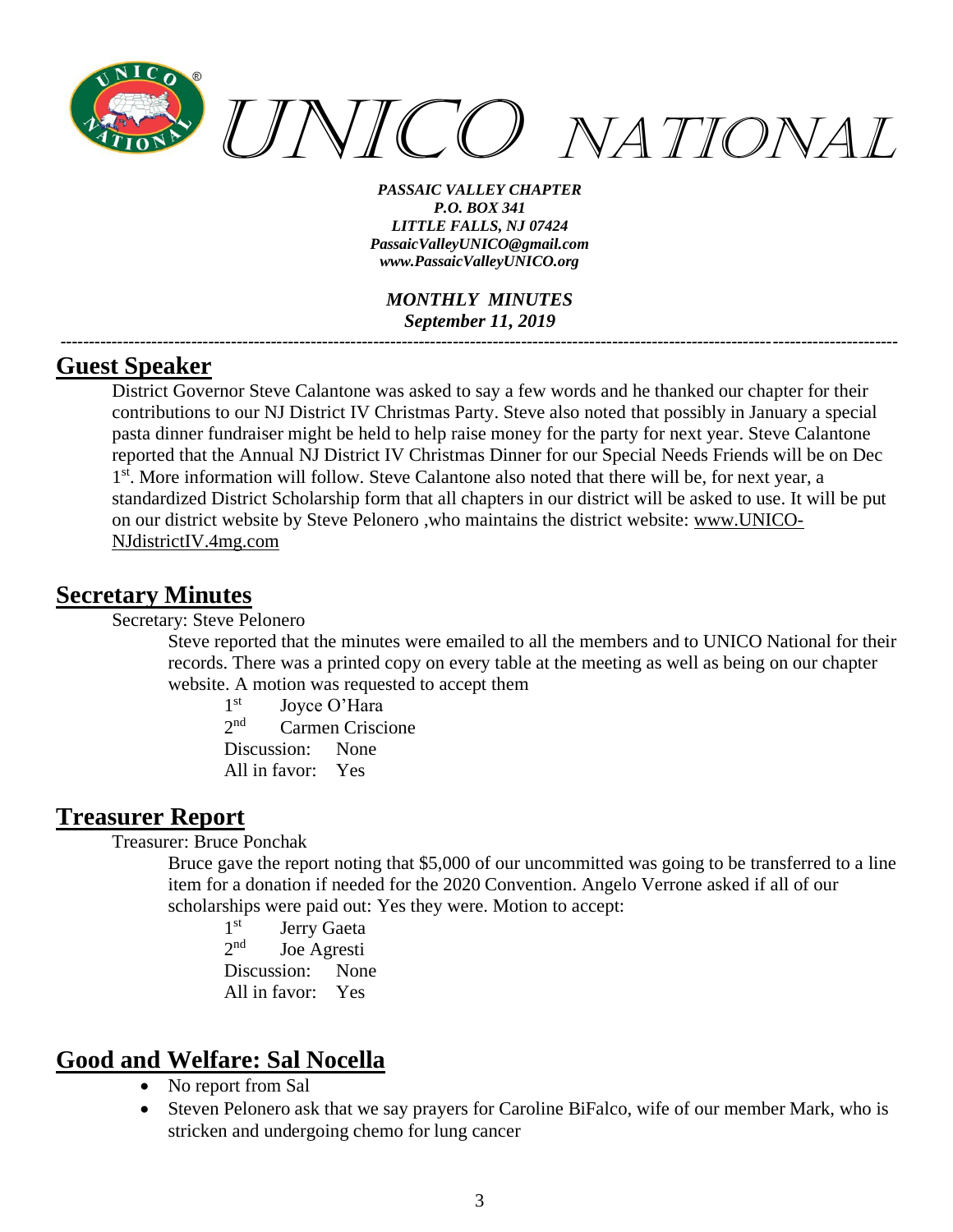

*MONTHLY MINUTES September 11, 2019 ---------------------------------------------------------------------------------------------------------------------------------------------------*

### **Bills & Communications**

• A thank you was received from St. James Church in Totowa for our getting them a \$700 Ralph Torraco Food Grant. The presentation to Father Mark Mancini of St. James was made by Steve Pelonero

## **Standing Committee & Non-Fundraising Committees**

- **Scholarship: Chuck Russo & Joe Agresti, PNP:**
	- No report

## **Fundraising Committees**

- **Community Service: Chuck Russo**
	- No report
- **Food Pantry: Roni Corrado** 
	- Food is always needed and will go this month to Holy Angels Church in Little Falls
- **Golf Outing: Joe Barone**
	- Joe reported that a special golf meeting will be held at the end of this general session meeting to discuss the venue for the day
- **Overseas Soldiers: Pat Corrado**
	- Roni Corrado reported that Evelyn Tosi's grandson is back in the states from being overseas in Jordan. Roni noted that he sent us an American Flag in thanks for all of the goods that we had sent them while stationed there. Also received was a Challenge Coin of which Chuck Russo gave the history of it. A motion was made by Jim Minnella, with a  $2<sup>nd</sup>$  by Joe Benvenuti that the coin be given to Evelyn Tosi to keep. All were in favor
	- Jerry Gaeta Made a motion that we hang the flag at every meeting with a  $2<sup>nd</sup>$  by Mark BiFalco. All were in favor
- **Beefsteak Dinner: Joe Benvenuti**
	- Joe is looking at a Sve the Date for the Beefsteak of February 8<sup>th</sup>. The last Beefsteak we had was in 2014 and Joe thought that it was time to resurrect it. Looking at the Russian Hall. Joe said that his co-chair is Angelo Verrone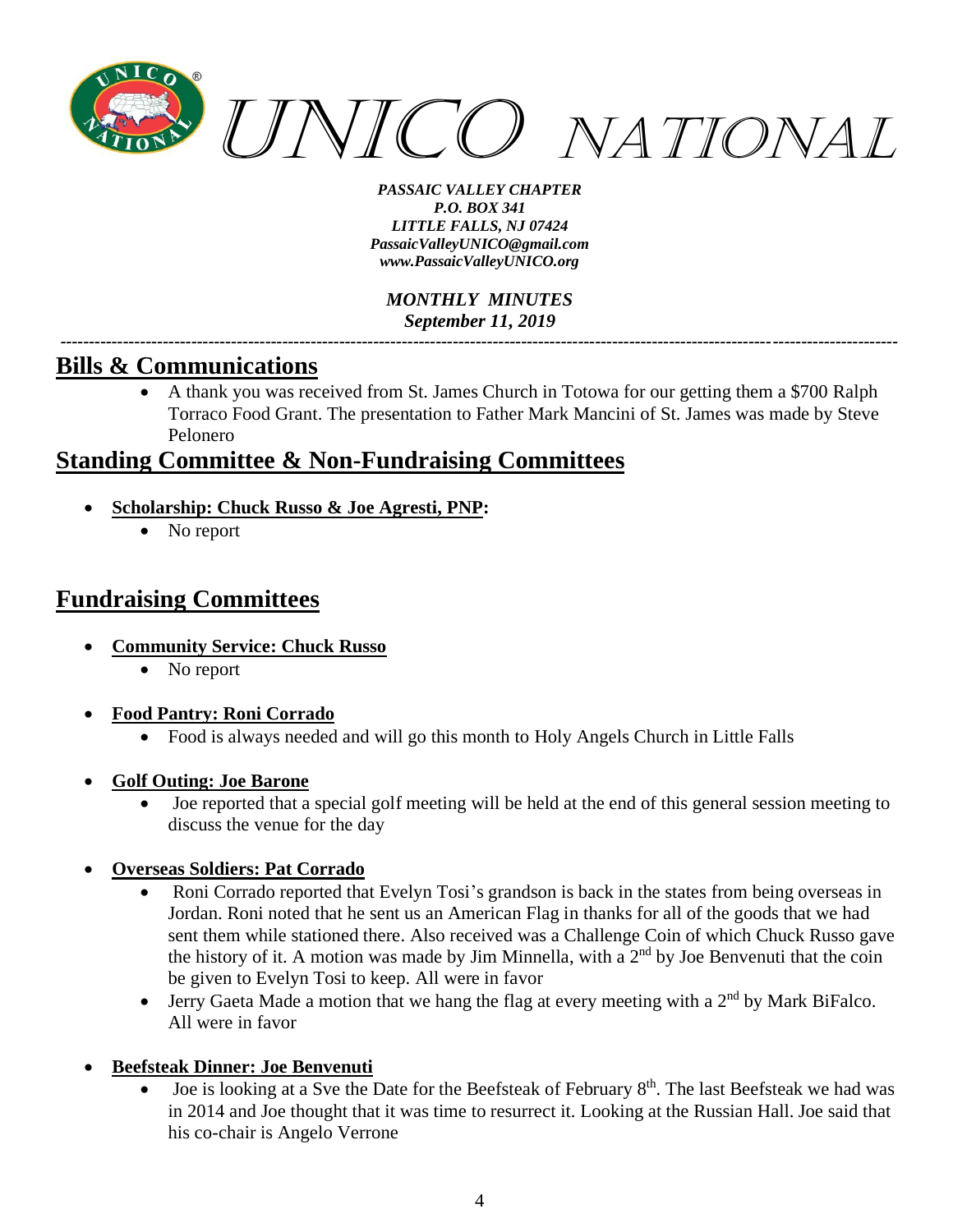

*MONTHLY MINUTES September 11, 2019*

*---------------------------------------------------------------------------------------------------------------------------------------------------*

#### • **2020 Convention Fundraisers**

- Steve Pelonero mentioned the Bloomfield Chapter  $\sim$  Super Raffle  $\sim$  November 7  $\sim$  Paid flight for 2, registration and meal plan for 2, room for 2, for the entire week
- Steve Pelonero mentioned the UNICO National  $\sim$  Cigar Night  $\sim$  Brick House  $\sim$  Open dining away from the Cigar Smoke
- Steve Pelonero mentioned the NJ District IV ~ Bus Ride to Little Italy ~ First pay  $1<sup>st</sup>$  Go ... No holding seats unless they are paid for
- John Morano gave a recap of the Dance all Night Event: John thanked Joyce and Jean for welcoming the guests, Pat and Debbie for selling the 50/50's and tricky trays. John thanked the chapter for a great turn out: about 127 guests total. National Officers filled 2 tables. John noted that with donations we raised for the 2020 convention \$3200.00
- Steve Pelonero thanked John for stepping forward to chair this event

## **Non-Fundraising Committees**

#### • **Membership: John Barbieri**

- John reported that there are 51 members
- Three new members will be sworn in at the next meeting that they attend
- **Newsletter: Steve Pelonero**
	- Steve reported no issues. Also it is on our website
- **Website: Steve Pelonero / John Barbieri**
	- Steve reported that as of October 9, our [www.PassaicValleyUNICO.org](http://www.passaicvalleyunico.org/) website is at 85,101 visits. Last months September count was at 84,991 … Up 110 visits
	- John reported that everything is good with his portion of the website

(continued next page)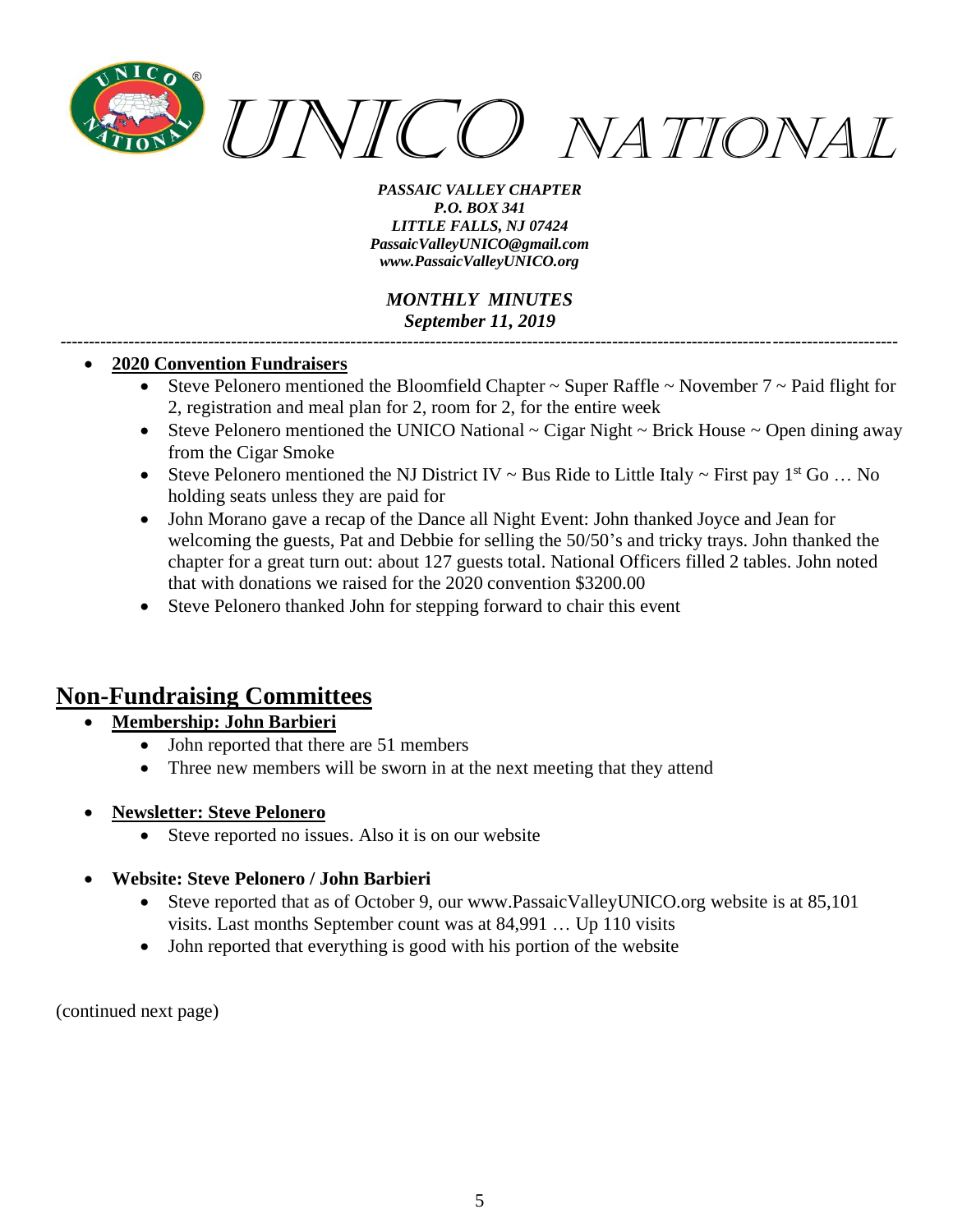

*MONTHLY MINUTES September 11, 2019 ---------------------------------------------------------------------------------------------------------------------------------------------------*

## **National News**

- Columbus Parades Seaside and NYC
- October  $29<sup>th</sup>$  is Meet he National President at the Venetion in Garfield. It was asked that we prepay, checks made out to Passaic Valley UNICO, and we in turn would write one check for all of us.
- John Morano asked for a motion to subsidize by \$10.00. Bob Appaluccio made the  $2<sup>nd</sup>$  motion. All were in favor
- Eastern Region Hershey PA November  $8 \& 9$
- November 12 Brick House Fundraiser
- July 2020 It was asked if the rooms can be booked for the 2020 Convention at the Sanibel Harbor Beach Marriott in Fort Myers. Steve said yes, they can be booked and urged that they be done so early for the convention committee's bargaining power with the hotel. Steve noted that even if the room is booked now, there is a one-week cancelation window before the event if you cannot make it. Steve said that he would send out an email with a link to the hotel and for the room booking site.

## **District News**

- Dec 1, Sunday, NJ District IV Christmas Dinner for Special Needs. More information to follow when the time draws nearer
- Dec 7, Passaic-Clifton UNICO, Convention Bus Ride to Little Italy NYC. First 55 people that pay are guaranteed a seat on the bus. Free parking in Little Falls. Bus ride to Mulberry Street. Full course dinner, wine, back on the bus to the Rockefeller Center Tree, back home to Little Falls, \$100.00 per person

## **Old Business**

- Steve Pelonero, as secretary, reported that 11 members still have not paid their dues. By the end of the meeting Bruce and Steve got together and we are now at 9 members. Steve said a last mailing on November 1<sup>st</sup> will go out with another email reminder before the November meeting (date and place will be announced in a future email). The deadline for dues is November.
- Carmen Gaita asked if there we any more questions on our chapter budget. Bruce Ponchak noted that it was the same as presented at the October meeting.
- A motion was made as asked for at the October meeting that we donate \$500 to the Russell Domicoli family for the illness situations that they were hit with.
- The budget motions were made by Joe Agresti and John Barbieri. All were in favor
- Another motion was made that one of the Xmas Baskets go to the Domicoli family. Motions were made by Joe Agresti and Pat Ligouri